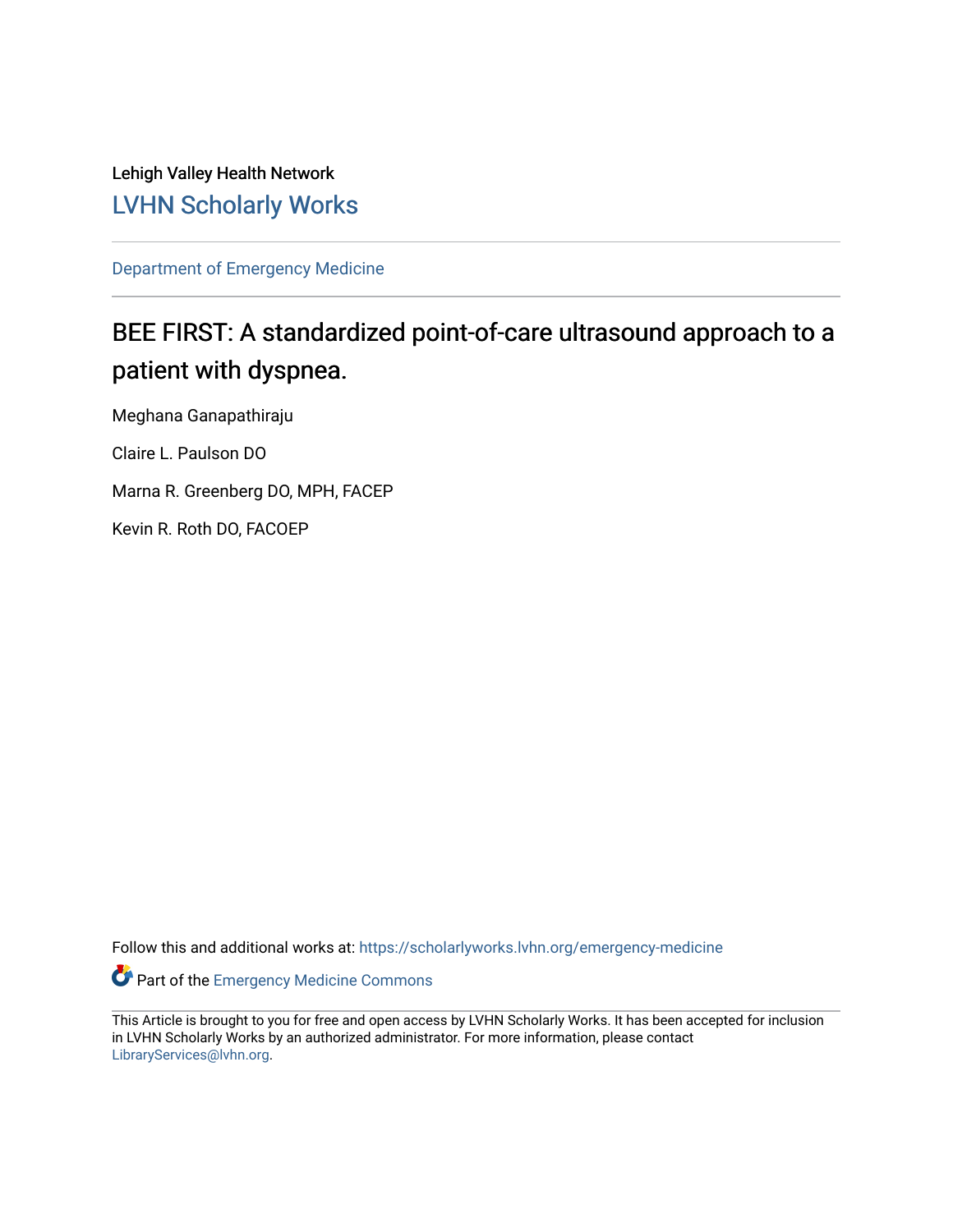

# **Case Report**

# **BEE FIRST: A standardized point-of-care ultrasound approach to a patient with dyspnea**-**,**-**,**-

# *Meghana Ganapathiraju, BS<sup>a</sup> , Claire L. Paulson, DO<sup>b</sup> , Marna Rayl Greenberg, DO, MPHa,***<sup>∗</sup>** *, Kevin R. Roth, DO<sup>b</sup>*

<sup>a</sup> *Lehigh Valley Hospital and Health Network, Department of Emergency and Hospital Medicine, University of South Florida Morsani College of Medicine, Lehigh Valley Campus, Allentown, PA* <sup>b</sup> *Lehigh Valley Health Network, Department of Emergency and Hospital Medicine, Division of Ultrasound/ USF Morsani College of Medicine, Cedar Crest Boulevard & I-78, Allentown, PA, USA 18103*

### a r t i c l e i n f o

*Article history:* Received 20 December 2021 Revised 3 January 2022 Accepted 5 January 2022

*Keywords:* BEE FIRST Dyspnea Point- of- Care Ultrasound

#### a b s t r a c t

Dyspnea is a common complaint in patients who present to the emergency department and can be due to numerous etiologies. This case report details a 90-year-old female with a history significant for hypertension, hyperlipidemia, and new diagnosis of ovarian malignancy whose symptoms increased over the past three days. Point-of-care Ultrasonography showed multiple B-lines, a plethoric IVC without respiratory variation, a markedly low EF and a lack of RV dilation. There was also no evidence of effusion which led the emergency medicine team to the diagnosis of acute decompensated heart failure. This quick diagnosis was possible due to using the standardized POCUS approach guided by the *BEE FIRST* algorithm. BEE FIRST can help physicians remember: *B*-lines are indicative of interstitial thickening, *E*ffusion such as pericardial or pleural should be checked for, *E*jection *F*raction is useful in assessing for heart failure*, I*VC*/I*nfection/*I*nfarct correlates with central venous pressure, and can be used to assess volume status, check for enlargement, evidence of pneumonia, subpleural consolidation "shred sign", hepatization of lung, and/or pulmonary infarction related to pulmonary embolism, *R*ight Heart Strain can indicate pulmonary embolism or pulmonary hypertension, *S*liding Lung can assess for pneumothorax and pleural

 $^\star$  Acknowledgements: The authors would like to acknowledge Joanna Schwab, BA or editing and submission assistance.

 $^\star$  Competing Interest: The authors have no outside support information, conflicts or financial interest to disclose.

<sup>∗</sup> Corresponding author**.**

E-mail address: [Marna.Greenberg@lvhn.com](mailto:Marna.Greenberg@lvhn.com) (M.R. Greenberg).

<https://doi.org/10.1016/j.radcr.2022.01.004>

1930-0433/© 2022 The Authors. Published by Elsevier Inc. on behalf of University of Washington. This is an open access article under the CC BY-NC-ND license [\(http://creativecommons.org/licenses/by-nc-nd/4.0/\)](http://creativecommons.org/licenses/by-nc-nd/4.0/)

 $^\star$  Patient Consent: Per network IRB guidelines, consent was not obtained from the patient for this case report because no identifying information was provided in this report.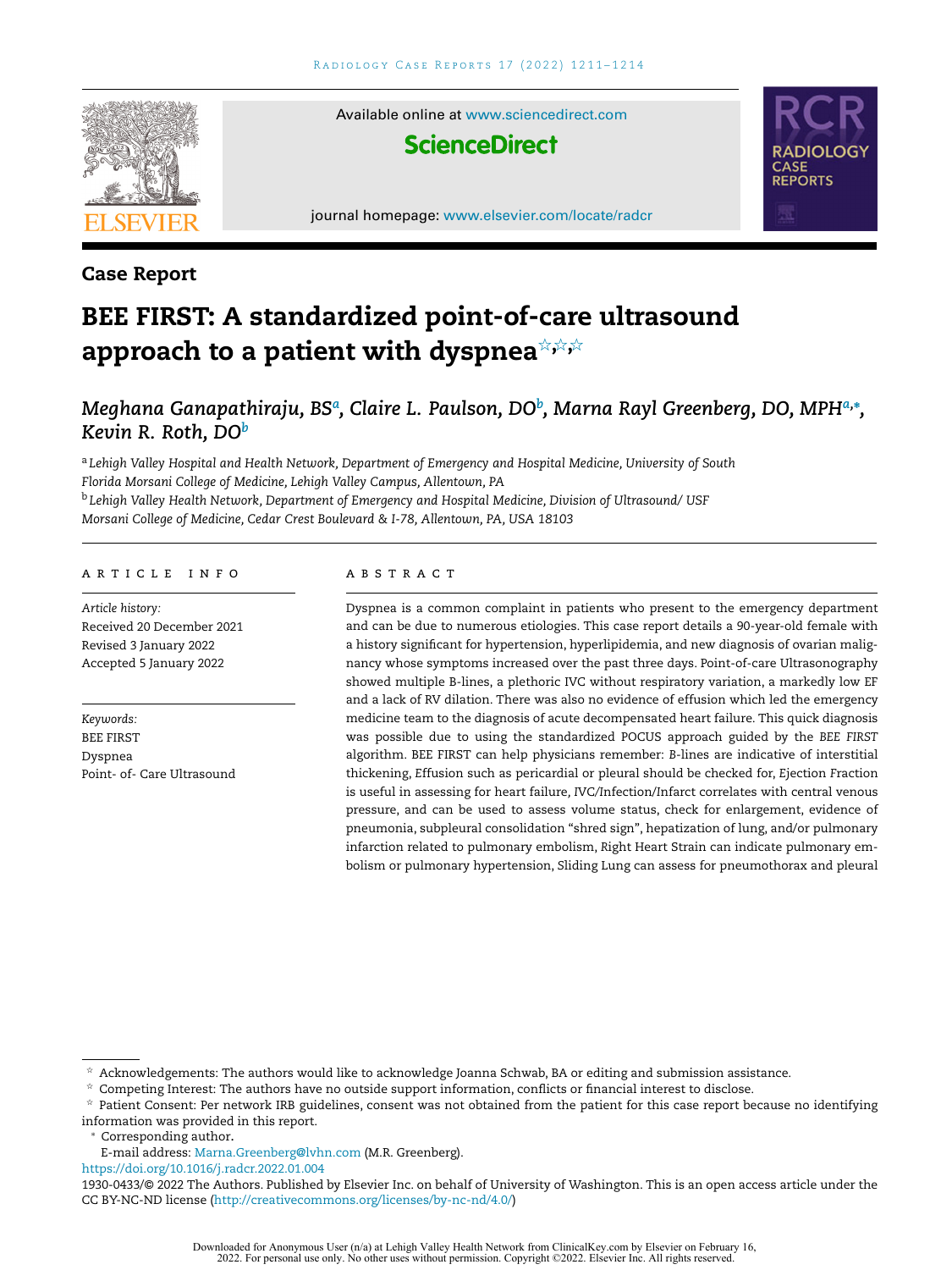characteristics, and lastly, *T*hrombosis/*T*umor can assess for myxoma and interrogation of lower extremities for deep vein thrombosis can aid in dyspnea differentiation. In this report, we demonstrate how the framework BEE FIRST offers a standardized stepwise approach to the utilization of POCUS in a patient with acute dyspnea in the ED setting. © 2022 The Authors. Published by Elsevier Inc. on behalf of University of Washington. This is an open access article under the CC BY-NC-ND license

[\(http://creativecommons.org/licenses/by-nc-nd/4.0/\)](http://creativecommons.org/licenses/by-nc-nd/4.0/)

## **Introduction**

Undifferentiated dyspnea is a common emergency department (ED) presentation. One study in Boston, MA, demonstrated that 23% of all admitted ED patients reported dyspnea in the past 24 hours, and 11% reported dyspnea within 12 hours after admission  $[1]$ . The most common causes of dyspnea in the ED have been reported as decompensated heart failure, COPD, pneumonia, pulmonary embolism, and asthma [\[2\].](#page-4-0) The COVID-19 pandemic has added to the list of respiratory complaints to be considered in a differential diagnosis. Currently, X-rays, CT scans, laboratory studies, and physical examinations are the most utilized methods of differentiating causes of dyspnea. X-rays and physical examinations are often insufficient, and CT scans have limitations in application due to cost and the exposure to radiation  $[3]$ . Most of the above listed diagnostic strategies have an additional significant limiting factor: the time to completion. Increased time to diagnosis may adversely affect both clinical outcomes and the patient's ultimate disposition.

Point- of- care ultrasound (POCUS) has been shown to be accurate in diagnosing a variety of etiologies including acute decompensated heart failure, pneumonia, pneumothorax, pulmonary thromboembolism, pleural/pericardial effusion, and empyema [\[3\].](#page-4-0) Previous studies have shown that POCUS is a diagnostically accurate and efficient method to differentiate causes of dyspnea in ED patients [\[2,4–6\].](#page-4-0) We present a case demonstrating the use of BEE FIRST, a POCUS ultrasound standardized step wise approach that can be used to differentiate the cause of dyspnea in the ED utilizing lung, cardiac, and IVC views.

#### **Case**

A 90-year-old female with a history significant for hypertension, hyperlipidemia, and new diagnosis of ovarian malignancy presented to the ED with gradually increasing shortness of breath over three days duration, which improved with sitting up and worsened on exertion. The patient denied any cardiac history or chest pain but acknowledged some chills. Upon presentation, the patient was noted to be hypoxic with severe respiratory distress. On physical examination the patient had blood pressure 101/47, pulse 93, respiratory rate 32, temperature 97.3, and Sp02 95%. She also had decreased breath sounds and accessory muscle use. She had an elevated white blood cell count, predominantly neutrophils, elevated troponins, markedly elevated NT-ProBNP and severe acidosis).



**Fig. 1 – Long axis lung showing multiple B lines.**



**Fig 2 – Long Axis Inferior Vena Cava from a subcostal window showing Right Atrium, Liver. IVC is plethoric. No respiratory variation seen.**

The initial electrocardiogram and physical examination did not significantly narrow the differential diagnosis.

Using a systematic BEE FIRST approach to their POCUS, the provider found the presence of multiple B-lines (Fig. 1), a plethoric IVC without respiratory variation (Fig. 2), and a markedly low EF and a lack of RV dilation [\(Fig.](#page-3-0) 3). There was no evidence of effusion [\(Fig.](#page-3-0) 3), infection/infarction, or intracardiac mass (thrombosis/tumor). These findings were all

Downloaded for Anonymous User (n/a) at Lehigh Valley Health Network from ClinicalKey.com by Elsevier on February 16, 2022. For personal use only. No other uses without permission. Copyright ©2022. Elsevier Inc. All rights reserved.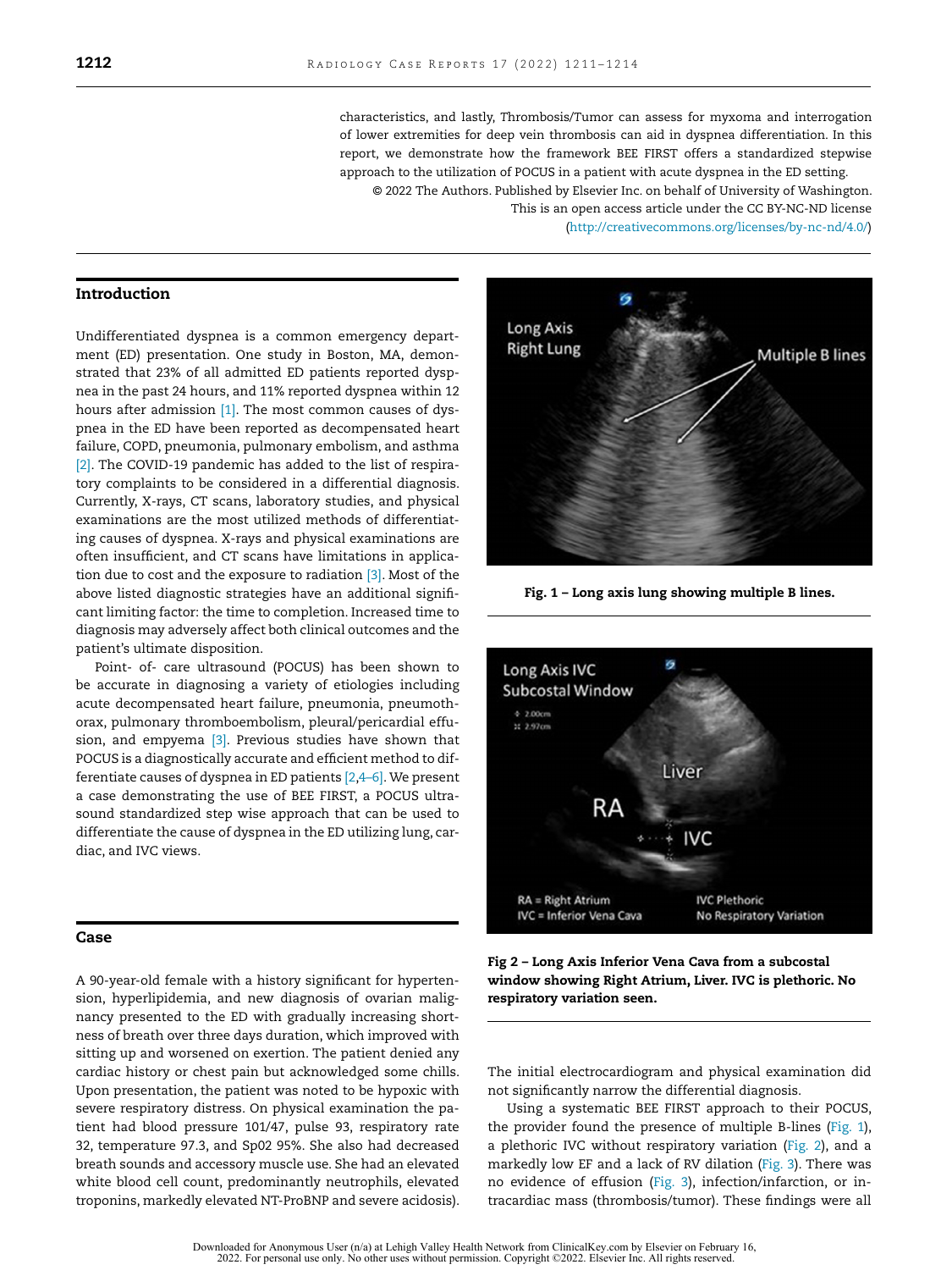<span id="page-3-0"></span>

| Table 1 – BEE FIRST POCUS Approach. |                                                                                                                                                                                       |                                   |                                                                                                              |
|-------------------------------------|---------------------------------------------------------------------------------------------------------------------------------------------------------------------------------------|-----------------------------------|--------------------------------------------------------------------------------------------------------------|
|                                     | Pathology                                                                                                                                                                             | Probe                             | Positioning                                                                                                  |
| <b>B-lines</b>                      | Indicative of interstitial thickening seen<br>in inflammation, pulmonary edema, or<br>pulmonary fibrosis for example                                                                  | Linear Transducer or Phased Array | Placed in each lung field<br>anteriorly and posteriorly<br>with indicator to head                            |
| Effusion                            | Pericardial (Tamponade?) or pleural<br>effusions                                                                                                                                      | Phased Array                      | Parasternal long (PLAX) or<br>Subxiphoid view                                                                |
| Ejection Fraction                   | Cardiac ejection fraction is useful in<br>assessing for heart failure. Assess<br>Anterior Mitral Leaflet excursion, wall<br>shortening/thickening and left<br>ventricular size change | Phased Array                      | Parasternal long axis                                                                                        |
| <b>IVC</b>                          | Correlates with CVP, assess volume                                                                                                                                                    | Phased Array                      | Subxiphoid with indicator                                                                                    |
| Infection                           | status, enlargement also seen in                                                                                                                                                      | Phased Array                      | to head                                                                                                      |
| Infarct                             | tamponade/CHF/ R heart strain<br>Evidence of pneumonia, subpleural<br>consolidation "shred sign", hepatization<br>of lung<br>Pulmonary infarction related to<br>pulmonary embolism    | Phased Array                      | Placed in each lung field<br>anteriorly and posteriorly<br>with indicator to head                            |
| Right Heart Strain                  | Can indicate pulmonary embolism/<br>pulmonary hypertension                                                                                                                            | Phased Array                      | Parasternal long axis                                                                                        |
| Sliding lung                        | Assess for pneumothorax, pleural<br>characteristics                                                                                                                                   | Linear Transducer                 | Placed in each lung field<br>anteriorly and posteriorly<br>with indicator to head, 2D<br>or M- Mode utilized |
| Thrombosis*                         | *Interrogation of lower extremities for                                                                                                                                               | Linear Transducer                 | Probe placed along femoral                                                                                   |
| Tumor                               | deep vein thrombosis can also aid in<br>dyspnea differentiation.<br>Assess for myxoma, embolism etc.                                                                                  | Phased array                      | and popliteal vasculature,<br>indicator to patient's right.<br><b>PLAX</b>                                   |



**Fig. 3 – PLAX showing right and left ventricles, left atrium, aortic outflow, anterior mitral leaflet, descending aorta. No RV dilation was seen. EF was abnormally low. No effusion seen.**

consistent with a diagnosis of acute decompensated heart failure. Due to utilizing POCUS and the BEE FIRST algorithm, the diagnosis and initiation of therapy for acute decompensated congestive heart failure within 10 minutes of presentation to the ED hastened the patient's stabilization and admission to the ICU.

# **Discussion**

Patients that present to the ED in respiratory distress have high mortality, ranging up to 71.4% in patients with massive pulmonary embolism [\[7\].](#page-4-0) This presentation requires prompt diagnosis and treatment, as delay can be deadly. A complicating factor is that these patients often are too short of breath to provide a detailed history of present illness. The use of POCUS allows for a substantial amount of information to be determined rapidly. By utilizing the BEE FIRST algorithm (Table 1) as a directed, stepwise approach; the physician in the case was able to initiate treatment prior to the return of lab results and even before imaging had been performed. Each of these different POCUS procedures collectively aid in the diagnosis of the undifferentiated dyspneic patient. At each stage, findings inconsistent with the working diagnosis should prompt a reevaluation of the etiology of the dyspnea.

The absence of right heart strain was also key in this case as the patient was at high risk for pulmonary embolism and was too unstable to be transported to CT scan. Delay in treatment for this patient could have been deadly.

There are practical limitations to this diagnostic strategy, there are body habitus challenges and patient's respiratory distress can limit image quality and the ability to interpret